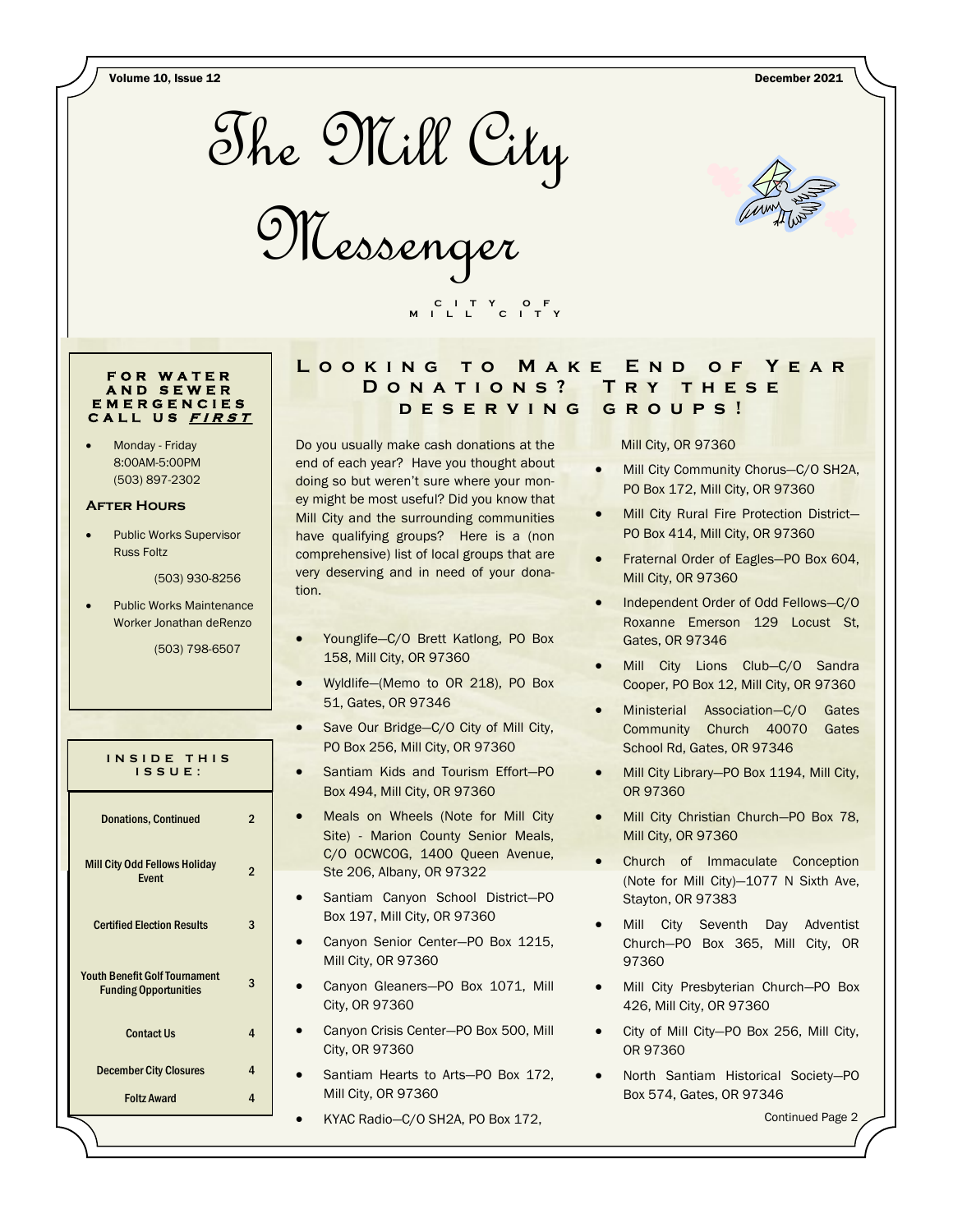#### **E n d o f Y e a r D o n a t i o n s C o n t ' d f r o m P a g e 1**

- Canyon Life Museum—PO Box 574, Gates, OR 97346
- Youth Benefit Golf Tournament—PO Box 107, Mill City, OR 97360
- Upward Bound Camp—PO Box C, Stayton, OR 97383
- Mill City 4th of July Celebration—PO Box 958, Mill City, OR 97360
- North Santiam Chamber of Commerce—PO Box 222, Mill City, OR 97360
- North Santiam Watershed Council—284 E Water St, Stayton, OR 97383
- Mill City-Gates Recreation Association—PO Box 714, Mill City, OR 97360
- Santiam Canyon School District Parent Teacher Organization—C/O SCSD PO Box 197, Mill City, OR 97360
- Santiam Canyon Scholarship Committee-C/O SCSD PO Box 197, Mill City, OR 97360
- Santiam Class of 2021 Grad Night Committee—C/O SCSD PO Box 197, Mill City, OR 97360
- Santiam Outreach Community Center-C/O MWVCAA 615 Commercial St. NE, Salem, OR 97301
- Santiam Wildfire Relief Fund- C/O Santiam Hospital 1410 N 10th St. Stayton, OR 97383
- Mill City-Gates Community Assistance Center (Food Bank) - MCG-CAC, P.O. Box 1006, Mill City, OR 97360



1999 Do you know of a local non gas 02/27/2017 profit that isn't listed here? We want to know, too! Send the non profit information to 00/<sub>100 globs</sub> the City of Mill City and we will include it in our listing next year.

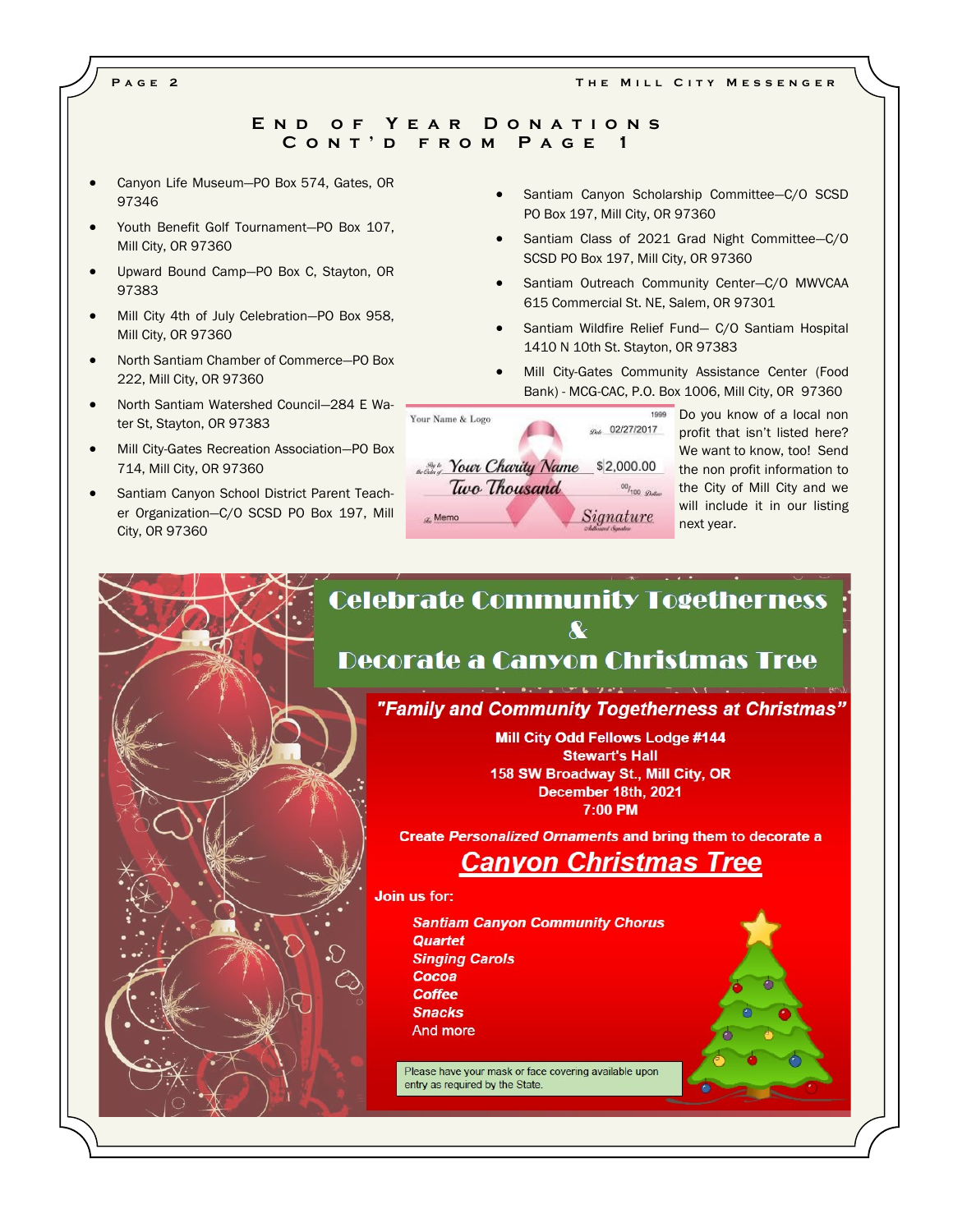



#### **C e r t i f i e d R e s u l t s — N o v e m b e r 2 , 2 0 2 1 E l e c t i o n**

The certified results of the November 2, 2021 election are as follow:

Measure 22-188 Repeal of Mill City Marijuana Ban passed.

YES—384

NO—298

The Mill City Council accepted the certified results at the November 23, 2021 Council meeting.

# **News Release:**

Contact: Mike Long, mikelong@ybgolf.com 503.897.4902

## Youth Benefit Golf Tournament Scholarships & Funding Assistance grant opportunities:

Mill City, OR November 2, 2021-The Santiam Canyon Youth Benefit Golf Tournament was once again a big success. Thanks to the generous support of our sponsors; donors; participants & volunteers we are once again awarding scholarships & grants for youth programs during the spring of 2022. Applications for both scholarships & funding assistance grants may be downloaded at www.ybgolf.com (click on menu). Scholarships will be awarded to graduating seniors at Regis; Santiam & Stayton. Funding assistance grants are available for those organizations providing assistance for the youth of the Santiam Canyon. The deadline to submit applications is March 1, 2022.